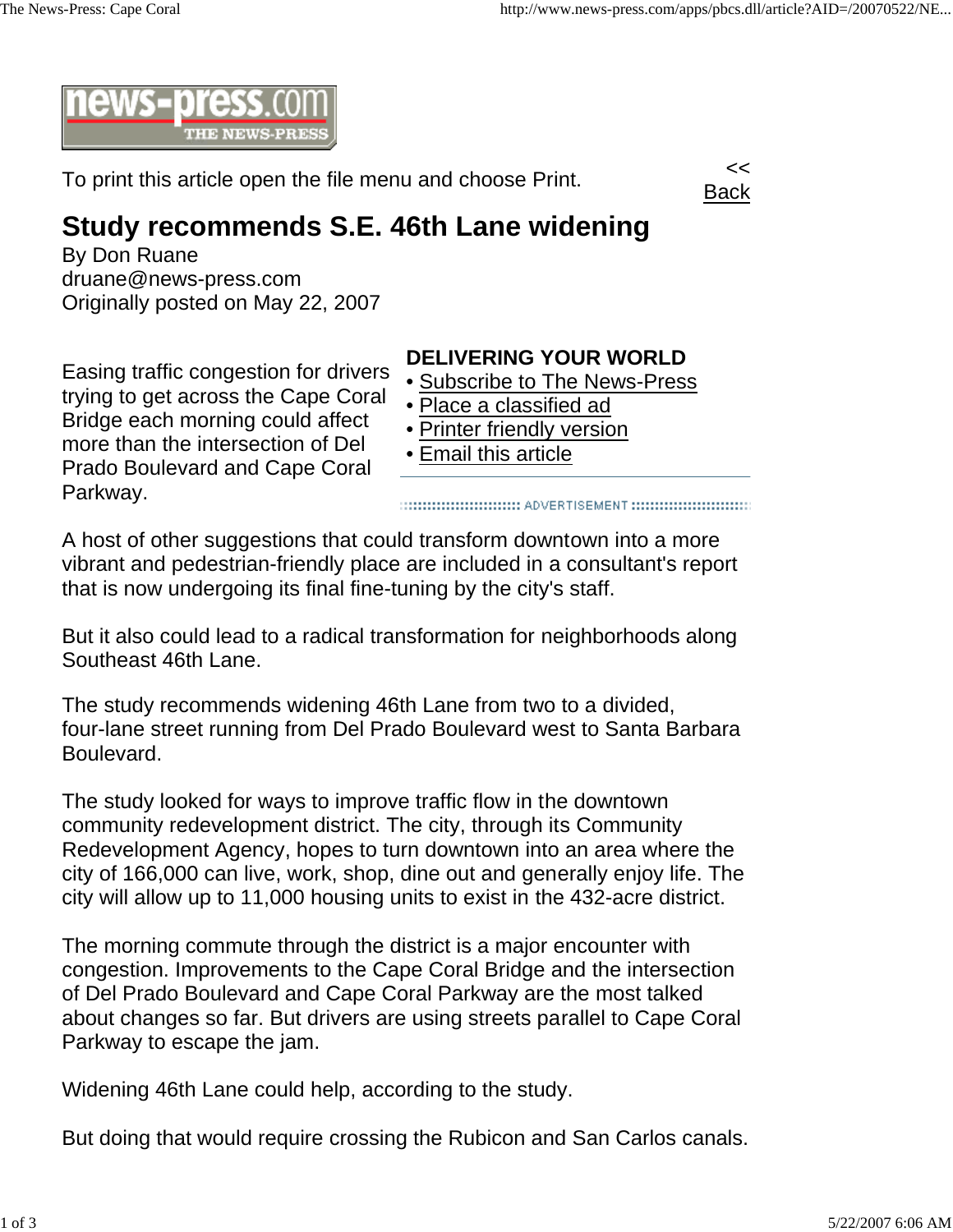On the way it would pass through the middle of the 12-unit Brian Court condominiums and through single-family neighborhoods established before Cape Coral even became a city.

"My biggest concern is do they have the coffers to support it. It's a long way in the future before our street is in jeopardy," said Lucy Costa, 43, who lives in a single-family area toward the western end of 46th Lane. "It just seems so pie in the sky right now."

Lydia Thiersmann, 78, however, lives in a condominium just west of Del Prado. Condominiums fill the north side of 46th Lane and business the south side. The street, while still two lanes, also is wider. Adding two lanes would add to a speeding problem already present especially during the morning rush hour, she said.

"It's already a racetrack. How would we get off our property," Thiersmann said.

The change might help businesses in the area, but not the residents, she said.

Yet John Jacobsen, a downtown businessman and chairman of the CRA's board, said he's not sold on the idea of diverting traffic to other streets.

"Spreading cars to other roads is just going to annoy people and may not be good for business," said Jacobsen.

The street is considered a midterm improvement that will take some traffic off Cape Coral Parkway.

"Southeast 46th Lane was chosen because it connects to the east side of Del Prado Boulevard and it is outside the core area of the existing business development, which oftentimes has the higher concentration of pedestrian traffic," according to the executive summary of a study by the engineering consulting firm of Vanus Inc. of Tampa.

Midterm improvements should be made as soon as money is available, according to the study. They should make alternate routes available and make it easier for pedestrians to cross streets. Eight roundabouts — five on Southeast 47th Terrace and three on Miramar Street — are suggested in the plan as a way to reduce the risk of accidents and to help pedestrians.

A direct route from Santa Barbara to Del Prado Boulevard would be a tempting alternative to Cape Coral Parkway of 47th Terrace and its stop